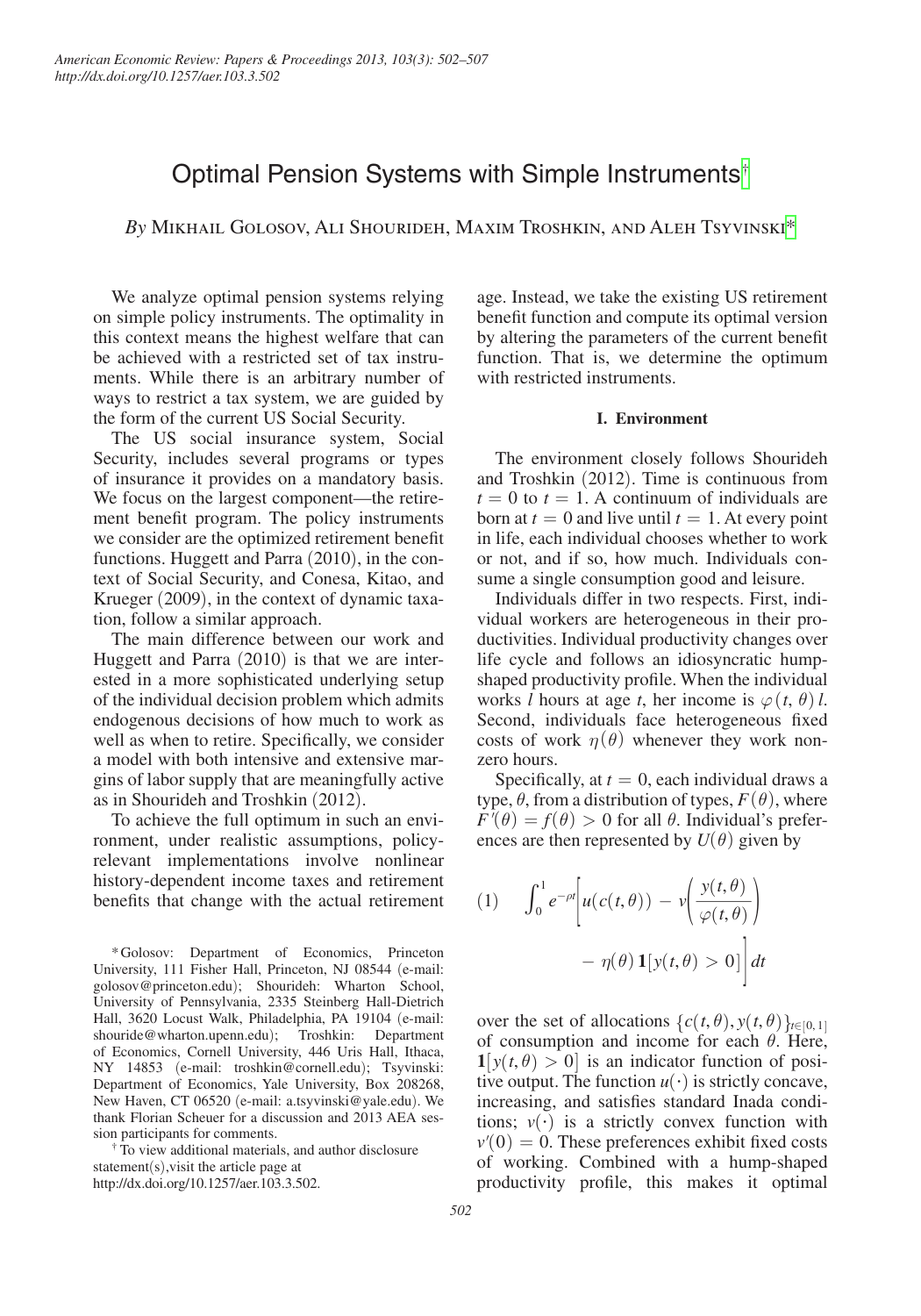for a worker to choose to retire at some age  $R(\theta) \in [0, 1]$ , i.e., discontinuously choose  $y(t, \theta) = 0$  for all  $t \ge R(\theta)$ . The heterogeneity implies that retirement ages differ among workers. In other words, this environment features both active intensive and extensive labor margins in the form of decisions about how much to work and when to retire.

The government maximizes a social welfare function given by

(2) 
$$
\int_{\theta}^{\overline{\theta}} U(\theta) \, dG(\theta),
$$

where  $U(\theta)$  is the lifetime utility of a household of type  $\theta$  given by (1). The function  $G(\theta)$ is a cumulative density function, i.e.,  $G(\underline{\theta}) = 0$ ,  $G(\bar{\theta}) = 1$ , and  $G'(\theta) = g(\theta) \geq 0$ , and  $G(\theta)$ is differentiable over interval  $[\underline{\theta}, \theta]$ . A redistributive motive for the government implies<br>  $G(a) \geq F(a)$  $G(\theta) \geq F(\theta)$  for all  $\theta \in [\underline{\theta}, \theta]$ . We explore various redistributive motives with the baseline case of a utilitarian planner, i.e.,  $F(\theta) = G(\theta)$ .

We consider a planner that chooses allocations  $\{c(t, \theta)\}_{t \in [0, 1], \theta \in [\underline{\theta}, \overline{\theta}]}, \{R(\theta)\}_{\theta \in [\underline{\theta}, \overline{\theta}]}, \text{ and}$  $\{y(t, \theta)\}_{t \in [0, R(\theta)], \theta \in [\theta, \overline{\theta}]}$  and an optimal pension system (restricted to simple instruments made precise below) to maximize social welfare (2), subject to individual budgets and individual optimality in the presence of the pension system. Before turning to the details of the individual optimality, we describe next a stylized version of the US Social Security retirement benefit function, that guides the set of simple instruments we analyze.

#### **II. Stylized Social Security**

The US Social Security's Old-Age, Survivors, and Disability Insurance (OASDI) program is quite complex. We focus on the largest component of it, the retirement benefit program, and provide a stylized description of the OASDI retirement benefit function. Then, based on this description, we construct a parsimonious benefit function that we implement in the model.

The OASDI's retirement benefit function is referred to as the Primary Insurance Amount (PIA). Consider a worker with a sequence of incomes over life cycle given by  $\{y_t\}_{t \in [S, R]}$ , where *S* is his age of earliest employment and *RSS* is

his claimed retirement benefits age.<sup>[1](#page-1-0)</sup> Denote the Social Security early retirement age by  $R^E$  and the normal retirement age for the worker's year of birth by  $R^{N}$ .<sup>[2](#page-1-1)</sup>

Compute PIA as a function of one argument—the average indexed monthly earnings (AIME). AIME is  $1/12$  of the mean of the 35 highest  $y_t$  in real terms. Obtain the real terms by inflating by the national average wage index (AWI) up to the year when the worker is  $R^E - 2$ years old. If the income in period  $t$ ,  $y_t$ , is greater than OASDI benefits wage base, replace  $y_t$  with the wage base in that year.<sup>3</sup> If a worker did not work a year set  $y_t = 0$ . If a worker has less than 35 years of wages,  $S - R^{SS} + 1 < 35$ , add zeros to get to 35.

PIA is then a piecewise-linear function of AIME with three segments with marginal rates  $(i.e., slopes)$  of 0.9, 0.32, and 0.15 (the marginal benefit rate is zero above the benefit base). The segment cutoffs are referred to as PIA bend points.[4](#page-1-3) That is, a worker gets 0.9 of AIME up to the first bend point, plus 0.32 up to the second bend point, plus 15 percent up to the wage base, and nothing more if the AIME is higher still.

The monthly PIA retirement benefits are adjusted as follows. If  $R^E \leq R^{SS} < R^N$ : the PIA is reduced for each month below  $R^N$ , first 36 months by  $5/900$ , then by  $5/1,200$  (depending on  $R^N$  this gives at  $R^E$  70–80 percent of PIA). If  $R^{SS} > R^N$ : the PIA is increased by 8 percent for each year above  $R^N$  up to 132 percent of PIA or up to age 70, whichever comes first. Depending on the year of birth, the cost-of-living adjustments may also be added.

We model PIA benefit function parsimoniously as a function of one argument, AIME, with 6 parameters: a piecewise-linear function starting from zero with two bend points (2 parameters), three slopes (3 parameters), and the benefit base (1 parameter), i.e., the upper bound after which the marginal benefit is zero. Following the current system, we restrict the slopes to be less

<span id="page-1-0"></span><sup>&</sup>lt;sup>1</sup> Note that in relation to the model, this age,  $R^{SS}$ , may be different from the age when the worker decides to actually

<span id="page-1-1"></span>stop working, *R*. <sup>2</sup> The ages *R*<sup>*N*</sup> depend on the year of birth. *R<sup>N</sup>* currently ranges 65–67;  $R^E$  is equal to 62.

<span id="page-1-2"></span>For 2013 the wage base is \$113,700. The wage base typically increases every year by anywhere between 0 percent and 6 percent. 4 PIA bend points change over time. For 2013 they are

<span id="page-1-3"></span><sup>\$791</sup> and \$4, 768.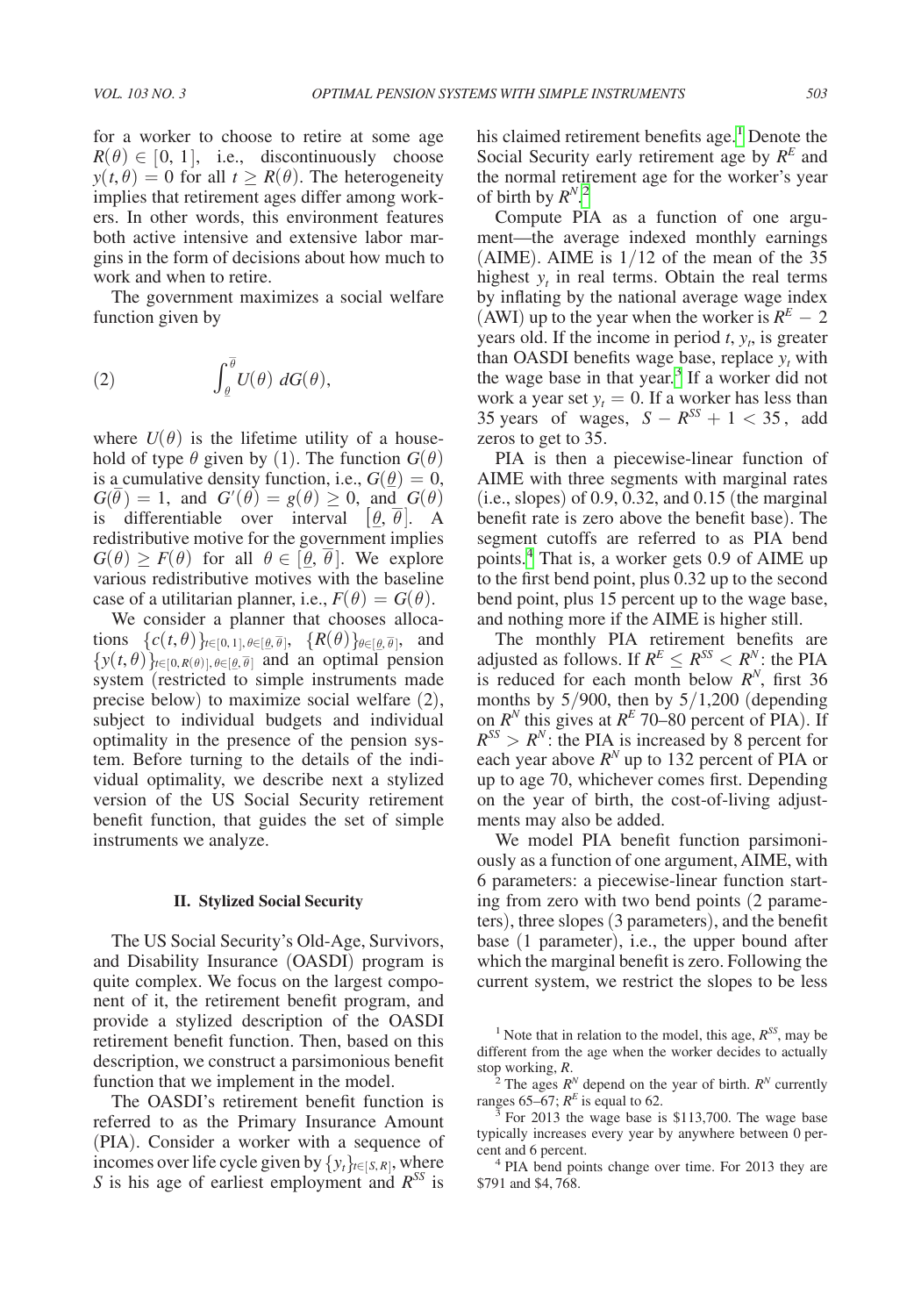than one and non-increasing. Later, we remove the restriction of a zero intercept and study the implications of choosing it optimally. To account for not necessarily actuarially-fair benefit adjustments, we assume that every worker takes advantage of all possible adjustments up to 132 percent as explained above. We assume benefits do not depend on *R*. In the model, AIME is the working life average income.

To summarize, we model a set of simple instruments for a pension system—a stylized version of the Social Security retirement benefit. Admittedly, the existing system is much more complicated.<sup>5</sup> However, we believe this description captures the key conceptual elements of the system.

#### **III. Reforms via Simple Policy Instruments**

Consider now one of the individuals in our environment who makes decisions about how much to work and when to retire in the presence of the benefit system described above. Upon retiring, the individual is entitled to the present value of lifetime pension benefits as a function of her income profile over working life,  $b(Y(\{y(t)\}_{t=0}^R))$ . We think of  $Y(\cdot)$  as a measure of lifetime income modeling AIME. The function  $b(\cdot)$  then models PIA. The individual also faces an effective income tax function  $T(\cdot)$ . The individual problem is then

$$
\max_{c(t), y(t), R, a(t)} \int_0^1 e^{-\rho t} u(c(t)) dt
$$

$$
- \int_0^R e^{-\rho t} \left[ v \left( \frac{y(t)}{\varphi(t)} \right) + \eta \right] dt
$$

subject to

$$
c(t) + \dot{a}(t) = (y(t) - T(y(t))) \mathbf{1}[t \leq R]
$$
  
+ 
$$
\mathbf{1}[t > R^{SS}] \frac{rb(Y(\{y(t)\}_{t=0}^R))}{e^{-rR^{SS}} - e^{-r}} + ra(t),
$$

where  $a(t)$  is the level of asset holdings by the  $\frac{1}{e^{-rR^{SS}} - e^{-r}} + ra(t)$ <br>
where *a*(*t*) is the level of asset holdings by<br>
individual at date *t* and  $\frac{rb(Y(\{y(t)\}_{t=0}^R))}{e^{-rR^{SS}} - e^{-r}}$  is<br>
<sup>5</sup>We do not consider nuanced spousal benefit interaction in the space of manner  $\frac{f(t) f(t=0)}{f(t)}$  is the

level of retirement benefit that the individual receives at every point in time from age  $R<sup>SS</sup>$  to 1, which generates the present value of lifetime benefits equal to  $b(Y({y(t)}_{t=0}^R))$ .

We rewrite the date-by-date budget constraints above as the following present value budget constraint:

(3) 
$$
\int_0^1 e^{-rt} c(t) dt
$$
  
= 
$$
\int_0^R e^{-rt} (y(t) - T(y(t))) dt
$$
  
+ 
$$
b(Y(\{y(t)\}_{t=0}^R)),
$$

and use it to obtain the following two conditions describing the individual's optimal choice of work and retirement, i.e., optimality conditions along the intensive and the extensive labor margins,

(4) 
$$
\left[1 - T_{y}(y(t))\right]
$$

$$
+ e^{rt}b_{y}\delta_{y(t)}Y(\{y(t)\}_{t=0}^{R})\right]u'(c(t))
$$

$$
= v'\left(\frac{y(t)}{\varphi(t)}\right)\frac{1}{\varphi(t)}
$$

(5) 
$$
\left[ y(R) - T(y(R)) \right]
$$

$$
+ e^{rR} b_Y \delta_R Y(\{y(t)\}_{t=0}^R) \left] u'(c(R)) \right]
$$

$$
= v \left( \frac{y(R)}{\varphi(R)} \right) + \eta,
$$

where  $\delta_{y(t)} Y$  is the Fréchet derivative of *Y* with respect to  $y(t)$  and  $\delta_R Y$  is the Fréchet derivative of *Y* with respect to *R*.

To analyze the implications of optimizing the parameters of the PIA benefit function, we proceed in two steps. First, we simulate a benchmark allocation by maximizing the social welfare function (2) subject to the individual budget constraint (3) and the individual optimality conditions (4) and (5) for each individual. Doing this, we keep the benefit function  $b(\cdot)$  fixed to a stylized PIA benefit function. Second, we solve the same planning problem allowing the planner to also look for the optimal parameters of the stylized PIA benefit function  $b(\cdot)$ , as described in the previous section, while restricting the total

<span id="page-2-0"></span><sup>5</sup> We do not consider nuanced spousal benefit interactions or survivor benefits and many other features.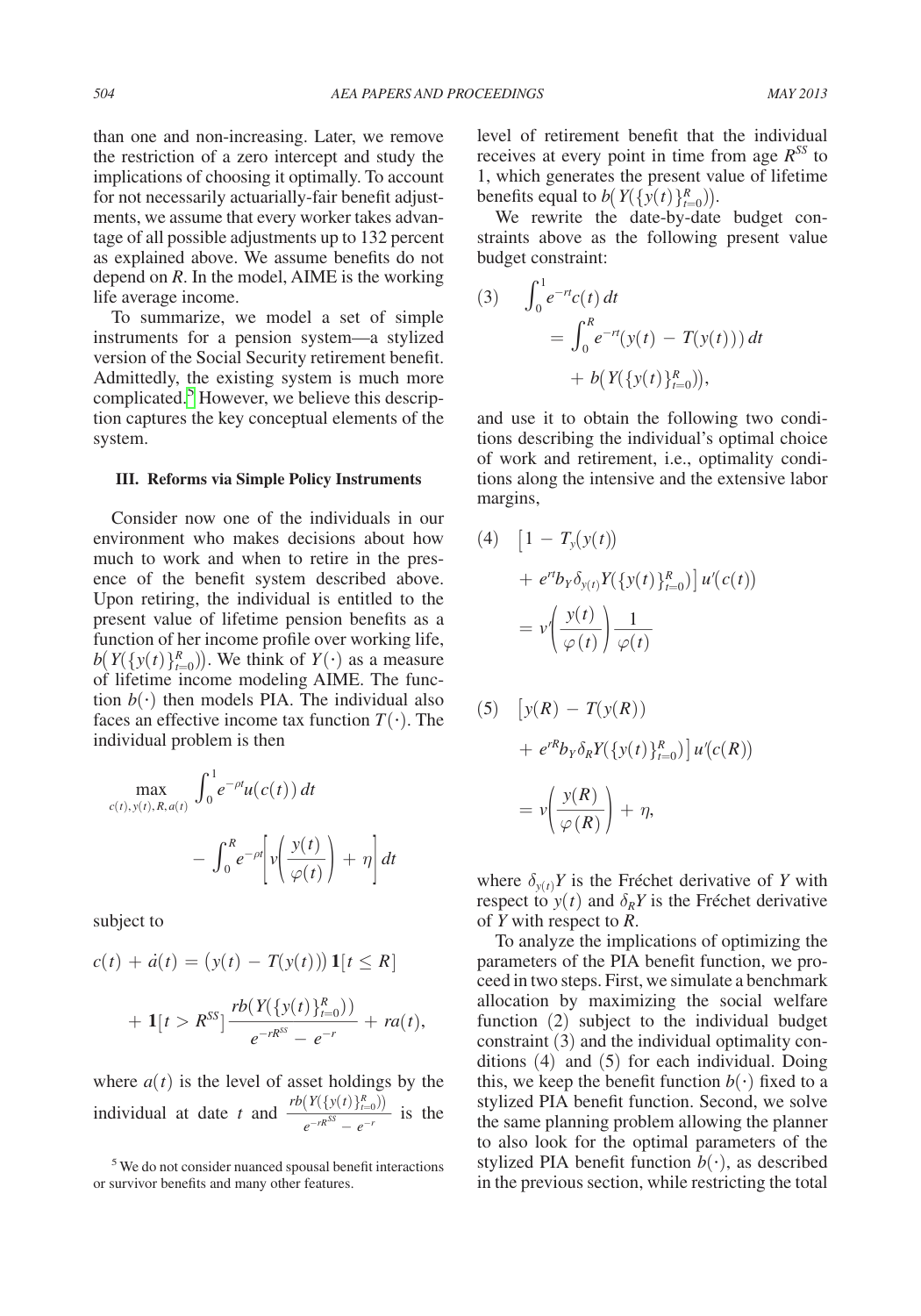cost of benefits, accounting for changes in total tax revenue, to not exceed the benchmark cost.

Computing solutions to these problems presents several challenges stemming from the active extensive margin. A continuous version can rely on exact optimality conditions but needs to accurately approximate several functional derivatives as well as integrals where one of the bounds is a choice variable, *R*. A discrete version avoids approximation but has to have indicator functions and summations with bounds as choice variables within an efficient nonlinearlyconstrained optimization. We proceed with a discrete version modeling the indicator functions via auxiliary binary variables, with corresponding upper bounds constraints, and use branch-and-bound mixed-integer programming.

#### **IV. Simulated Pension Systems**

In our simulations, we consider discrete version of the model with the following functional form of  $U(\theta)$  for each  $\theta$ :

$$
\sum_{t=1}^{N} \beta^{t-1} \frac{c(t,\theta)^{1-\sigma} - 1}{1-\sigma}
$$

$$
- \sum_{t=1}^{R(\theta)} \beta^{t-1} \left[ \frac{1}{\gamma} \left( \frac{y(t,\theta)}{\varphi(t,\theta)} \right)^{\gamma} + \eta(\theta) \right],
$$

where, as a baseline, we set the risk aversion parameter  $\sigma = 2$  and the intensive elasticity parameter  $\gamma = 2$ , which are both well in their respective ranges estimated in the empirical literature. We use calibrated life cycle productivity profiles  $\varphi(t, \theta)$  and fixed costs  $\eta(\theta)$  from Shourideh and Troshkin (2012). They use individual earnings and hours data, individual retirement ages, and micro estimates of labor supply elasticity at the extensive margin to calibrate discrete versions of this environment, that take into account the individual effective income taxes estimated with TAXSIM as well as social security taxes and benefits.

We use a simple version with five types,  $\theta = 1, \ldots, 5$ , where each type represents a quintile in the distribution of lifetime earnings, and with  $N = 12$ . Each period in the model corresponds to five years with  $t = 1$  corresponding to ages  $20-25$ ,  $t = 2$  to  $25-30$ , etc. The individuals experience changes in their productivities over

life until  $t = N$ , at which point they all expire at the same age of 80.

We assume that  $T(\cdot)$  consists of two components: a simplified effective federal income tax at a single rate, taken from the Congressional Budget Office (2005, Table 4A) to be 11.8 percent for 2000, and the old-age part of the OASDI tax, 10.6 percent in 2000.

To simulate our benchmark case, we fix the parameters of  $b(\cdot)$  to represent a stylized version of PIA retirement benefits as described above, for the year 2000. It is shown as a dashed line in [Figure 1](#page-4-0) as a function of annualized AIME. We convert all terms to 2000 dollars and set mean annual income in the model to match that in the data. The mean household income in 2000 in the United States in real 2000 dollars was \$57,045 per year,<sup>6</sup> indicated in Figure 1 by a solid vertical line. According to the Social Security Administration website, the PIA bend points in 2000 were \$531 and \$3,202 of AIME (\$6,372 and \$38,424 per year). We model AIME as the lifetime average income annualized, times five, to account for the length of a period in the model. The slopes are 0.9, 0.32, and 0.15. The OASDI contribution and benefit base was \$76,200 per year in 2000. We use the bend points from 2000 for all ages.<sup>[7](#page-3-1)</sup>

The contrast to the benchmark is the case where the planner chooses the parameters of the benefit function to maximize social welfare subject to individual optimality and individual budget constraints as described in the previous section.

The optimized benefit function is shown in Figure 1 as a solid line. It has the first bend point at \$1,621 of AIME (\$19,451 per year). The marginal benefit between zero and the first bend point is 1. The second bend point, and consequently the optimized benefit base, are effectively unbounded. That is, the optimal marginal benefit after the first bend point is zero. Within our chosen class of simple instruments, the optimal benefit function is the simplest strictly concave function possible—with two segments.

The optimal pension system based on these simple instruments results in an aggregate welfare gain equivalent to 2.72 percent increase

<span id="page-3-0"></span> $6$  Census Bureau publication P60-213: DeNavas-Walt, Cleveland, and Roemer (2001)

<span id="page-3-1"></span>This implies that the cohort in the model turned 62 in 2000.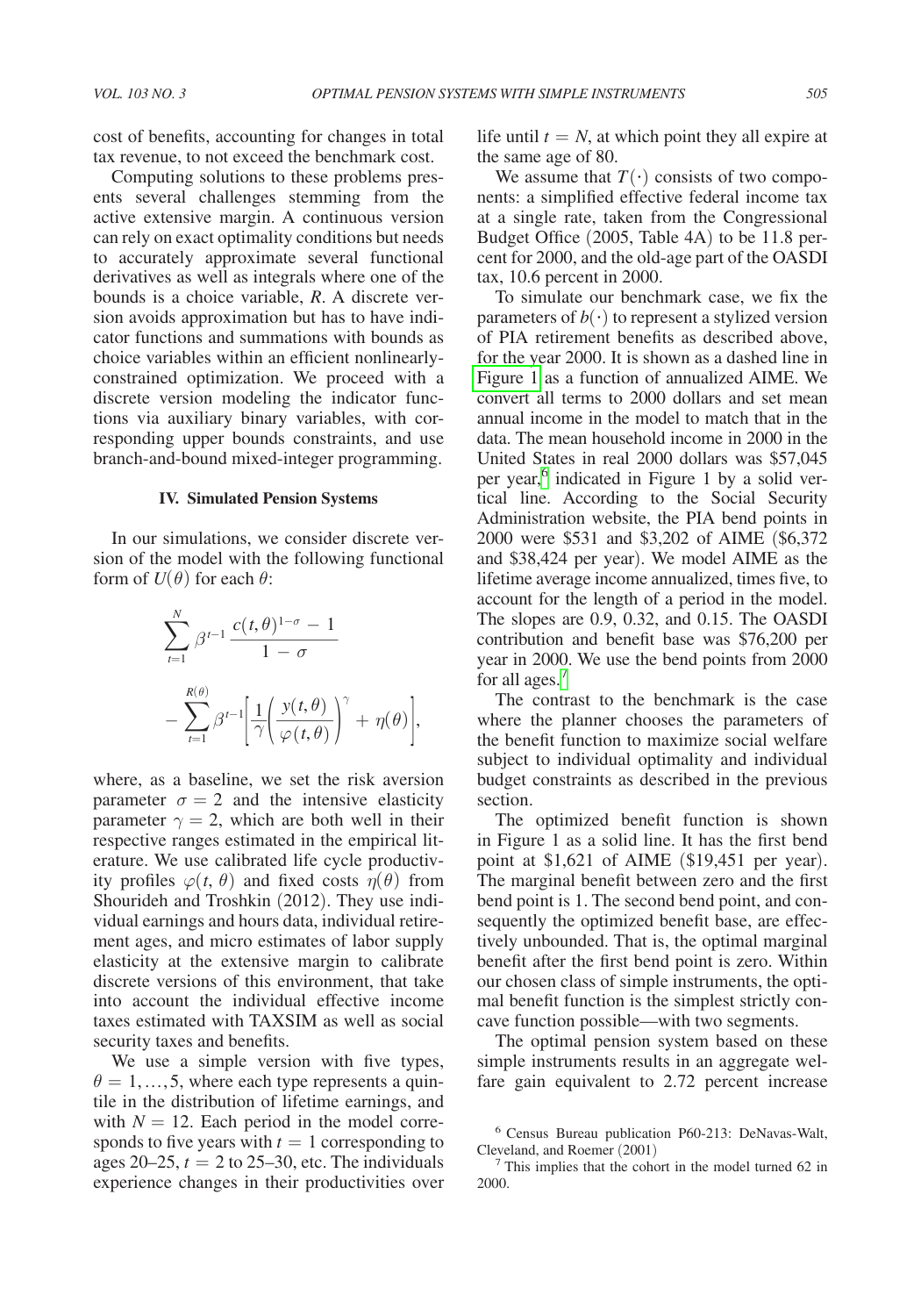<span id="page-4-0"></span>

Figure 1. Retirement Benefit Functions

in per-period consumption for every income quintile at every date. About 70 percent of this gain comes from the change in the marginal rates. In particular, optimizing only the slopes, keeping the base and the bend points fixed at their 2000 levels, gives 1.98 percent increase in consumption. In this intermediate case the slopes are 1, 0.637, and 0 shown as the dotted line in Figure 1.

The welfare gains from the optimization disproportionately favor the lower quintiles (first quintile gaining 5.7 percent, second gaining 1.4 percent in the baseline case) with higher quintiles losing (0.01, 1.7, and 4.7 percent respectively for third, fourth, and fifth quintiles).

To examine the robustness of these gains, we vary the parameters of intensive elasticity and risk aversion and the redistributive motive in the social welfare function. The baseline gains decrease with the Frisch elasticity parameter: changing  $\gamma$  from 2 to 3 reduces the gain from 2.72 to 2.42 percent. The gains increase with risk aversion: from 2.72 percent in the baseline case of  $\sigma = 2$  to 3.10 percent with  $\sigma = 2.5$ and to 5.09 percent with  $\sigma = 3$ . The gain also increases with redistributive motives and the highest gain of 10.9 percent is at the extreme of the redistributive motives in the Rawlsian case.

To develop intuition for the sources of these gains, we find it instructive to remove the restriction of a zero intercept. Allowing the intercept to be also chosen optimally significantly increases the baseline gain to 11.65 percent with the intercept of \$38,258 per year and zero marginal benefit rate, shown in Figure 1 by a dash-dotted line. Intuitively, zero marginal rate induces more productive people to work more years and, as a result, pay additional income tax, which creates additional revenue that allows to give even bigger retirement benefits. The planner looks to redistribute toward lower types and at the same time to avoid giving incentives to higher types to leave the labor force early. The lump sum benefit achieves that, while the optimal zerointercept benefit function constructs the best possible approximation within the restricted class of functions. Indeed, in the zero-intercept baseline case, the examination of the lifetime benefit amount reveals it to be approximately flat across types whereas in the benchmark it is increasing.

Furthermore, we find that the baseline optimized benefit function induces the bottom quintile to leave the labor force five years earlier and the top four quintiles to stay in the labor force five years longer than in the benchmark, producing a total output gain of 3.06 percent.

To further put the sizable welfare gain of 2.72 percent in perspective, contrast it to the benchmark reform case in Huggett and Parra (2010), that focuses on permanent shocks, as we do here, and finds that optimizing the retirement benefit function produces 0.18 percent gain.[8](#page-4-1) As pointed out above, one key difference between our analyses is that the model here admits an active extensive labor supply margin. In their case, roughly 3/4 of the gain come from redistributing consumption, to more closely reflect utilitarian objective, and the rest comes from the changes in the labor supply, which are allowed only along the intensive margin. We find these sources to produce, respectively, roughly 1/2 and 1/2 of the total gain due to larger gain from the changes in the labor allocation that now also adjusts along the extensive margin.

Finally, a larger gain of 2.72 percent we find here with the extensive margin responses is of the same order of magnitude as the gain of 1.15 percent in Huggett and Parra (2010) when they extend their model to include all types of shocks with private information: permanent, persistent, and temporary.

<span id="page-4-1"></span><sup>8</sup> See Reform 1 in Table 2 in Huggett and Parra (2010).